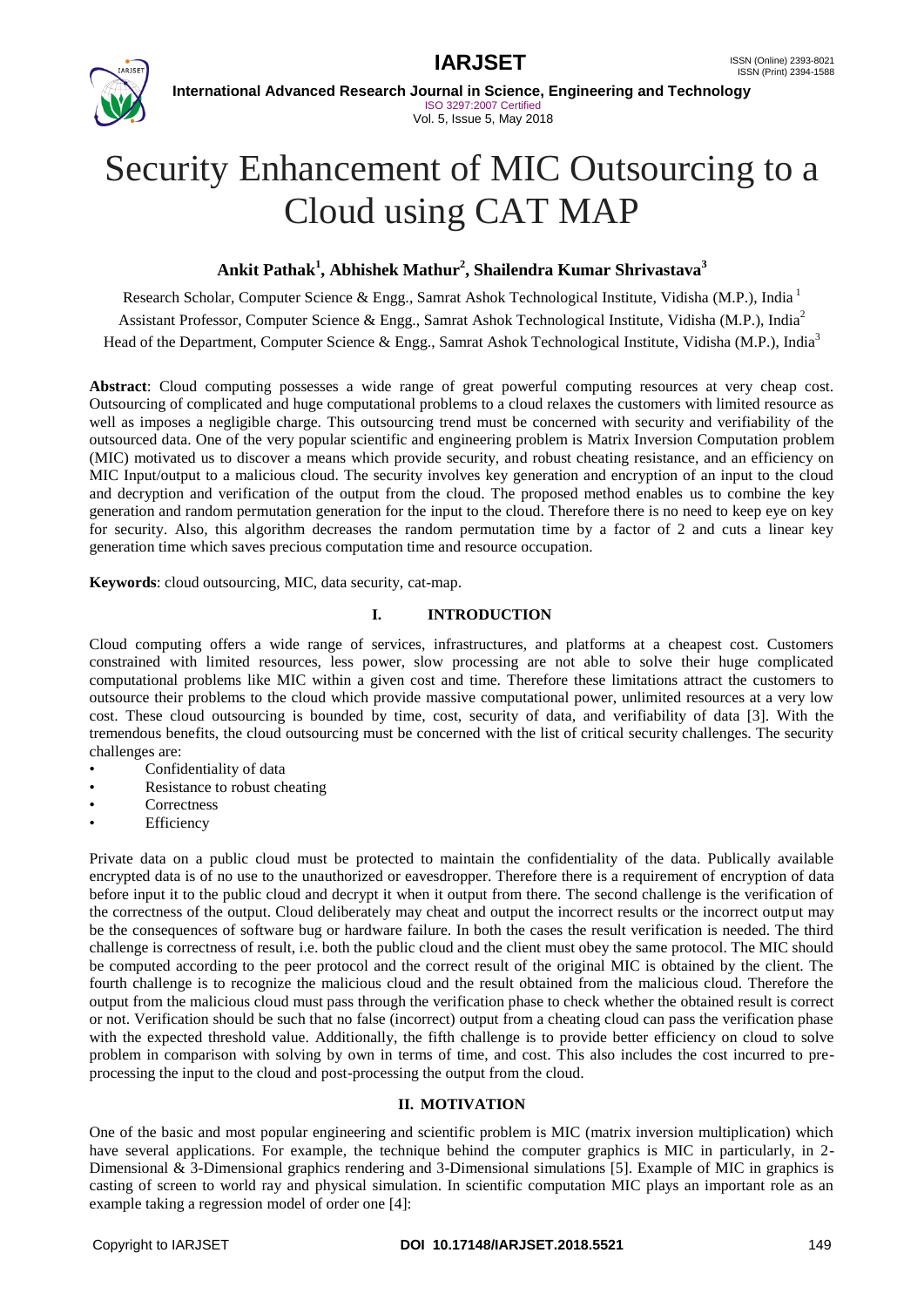

ISO 3297:2007 Certified Vol. 5, Issue 5, May 2018

 $v = X\beta$ 

Solution to the  $\beta$  using the least squared error method can be obtained by computing the following equation:

$$
\beta = (X^T X)^{-1} X^T y
$$

In addition to these applications, there are several other important fields where MIC can be applied such as image watermarking [8, 9], image encryption [6,7] etc. Summarily, the MIC is the most needed in the universe of scientific computation by clients. When the resource constrained and cost constrained clients have MIC with large matrix (or a batch of large matrices), then the outsourcing to the cloud possessing powerful resources is the cheapest solution. Confidential data on a naked internet needs security to maintain integrity, confidentiality, and correctness. Therefore these security parameters motivated us to design the protocol which is able to take responsibility of security of the data.

Securities are imposed before input to the cloud and remove from the output of the cloud, but output needs verification. Therefore, security to the input includes encryption and security to the output includes decryption as well as verification. Most of the time and computation client spends in key generation and encryption of the input and then decryption of the output. Therefore to minimize this complexity we proposed a new algorithm where there is no need to generate a separate key and maintain its confidentiality.

### **III.RELATED WORK**

Securing data to be outsource to cloud requires some kind of strong encryption and the result from the cloud needs decryption as well as verification. *Xinyu Lei* and *Xiaofeng Liao [1]* proposed five phase method to provide security. In which there is two different algorithm for generating keys and a separate algorithm for random permutation for encryption.

*A.Procedure Secret-Key-Generation:* In the first phase they generated  $K_{\alpha}$  and  $K_{\beta}$ sets. These sets merely contain a random number where  $1 \le \alpha$ ,  $\beta_1 \le n$ . In the sets K<sub>a</sub> and K<sub>n</sub>o elements less than one is allowed.

*B. Random permutation generation:* In the second phase they created  $\pi_1$  and  $\pi_2$ which initially contains identical n number of elements. These identical elements are then replaced one by one by a random numbers. Therefore,  $\pi_1$  and  $\pi_2$ are merely the random permutation replacements of identical elements. The generation of  $\pi_1$  and  $\pi_2$ is based on Fisher-Yates shuffle with optimal asymptotic complexity [10, 11].

*C. MIC Encryption:* Three matrices X,  $P_1$ , and  $P_2$ are involved in encryption process. Where matrix X is the original matrix needs to be invert.  $P_1$ , and P<sub>2</sub>are auxiliary matrices used to help in encryption.  $P_1$ , and P<sub>2</sub>are generated using the secret keys  $K_{\alpha}$  and  $K_{\beta}$  and random permutations  $\pi_1$  and  $\pi_2$ .

All elements of  $P_1$  and  $P_2$ matrices are 0 except the diagonal elements. Therefore they are diagonal matrices.  $P_1$  and  $P<sub>2</sub>$ matrices are generated using the following formula:

$$
P_1 = \alpha_i \delta_{\pi 1(i),j} \qquad \qquad P_2 = \beta_i \delta_{\pi 2(i),j}
$$

Where the Kronecker delta function  $\delta_{x,y}$  is defined by

$$
\delta_{x,y} = \begin{cases} 1 & x = y \\ 0 & x \neq y \end{cases}
$$

Let  $X(i,j)$ ,  $x_{ii}$  or  $x_{ii}$  denote the entry in i<sup>th</sup> row and j<sup>th</sup>column in matrix X, where i and j are indexed from 1 to n.

After generation of diagonal matrices  $P_1$  and P<sub>2</sub>the original matrix X is encrypted E(X) using simple matrix multiplication i.e.

$$
E(X) = Y = P1XP2-1
$$

Upon receiving the inverted matrix X' from cloud, first of all the client has to perform decryption on it. The decryption of X' is done using the following sequence of matrix multiplications:

$$
D(X') = P_2^{-1} X' P_1
$$

Decryption of resultant matrix X' is followed by the verification phase.

*Xinyu Lei* and *Xiaofeng Liao [1]* proposed a very strong method to impose security for data outsourcing. They used two different algorithms for secret key generation and random permutation. In addition to this, we have to maintain the integrity and confidentiality of the key also because it may be steeled. Therefore instead of generating two key, we designed the algorithm which does not rely on any key generation hence, no need to maintain them. Furthermore, instead of permuting n<sup>\*</sup>n number of elements of  $\pi_1$  and  $\pi_2$ , we permute its odd numbered elements or vice versa. Then using this we can cut significant computing complexities by a factor of 2.

#### Copyright to IARJSET **DOI 10.17148/IARJSET.2018.5521** 150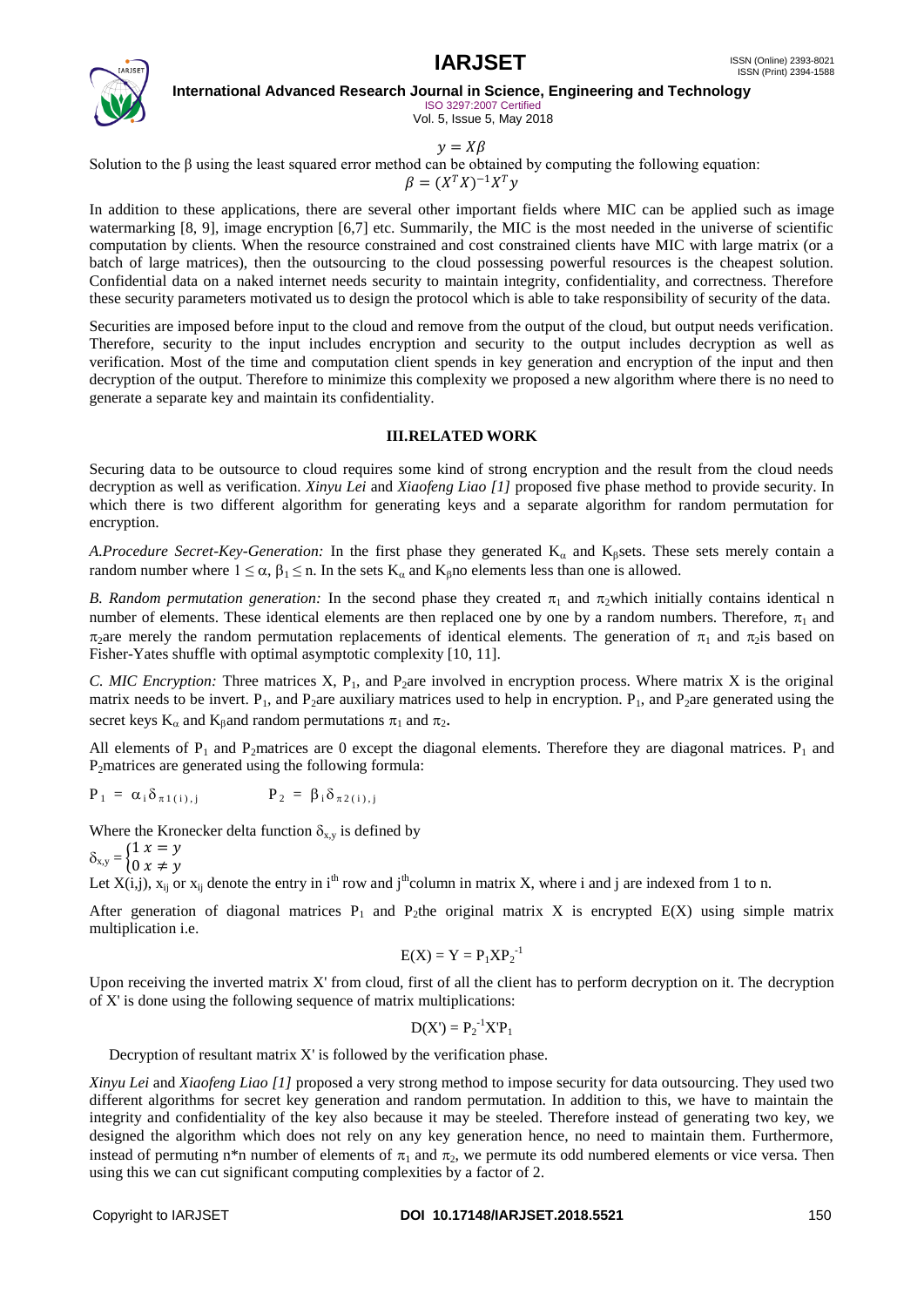

ISO 3297:2007 Certified Vol. 5, Issue 5, May 2018

# **IV.PROPOSED WORK**

To cut down the encryption computational complexity of MIC, we introduced a new key generation method which employees the modified cat-map permutation algorithm. In this algorithm initially, we have taken  $K_{\alpha}$  and  $K_{\beta}$  sets as a value n\*n where  $1 \le \alpha$ ,  $\beta \le n$  instead of randomly generated numbers. In the permutation phase the modified cat-map algorithm is used which generates permutations  $\pi_1$  and  $\pi_2$ . The permutation within  $\pi_1$  and  $\pi_2$  is done only at the  $[(i,j)/2+1]$  positions where  $(i,j)$  is the coefficient of  $\pi_1$  and  $\pi_2$ . At the time when permutations  $\pi_1$  and  $\pi_2$  are generating the  $K_{\alpha}$  and  $K_{\beta}$  sets are also replaced by newly generated value, hence no need of separate random distribution. The algorithm for permutations  $\pi_1$  as well as  $\alpha$  is given below:

 $piMat = [1:n]$ ;//identical matrix of order n\*n  $ry = 2$ ;//always even number  $p = 1$ ;  $q = 2$ ; // responsible for generating odd matrix coefficients fori  $= 1:xx$  down to n for  $j = 1$ : jumpFact: y down to n  $\pi_1(1,\text{mod}(ry + (p^*q + 1)^*(i - 1), vy) + 1) = \text{piMat}(i,j);$  $\alpha(j) = q*(i - 1) + ry + (p*q + 1)*(j - 1);$ end end

The same algorithm is used to generate  $\beta$  and  $\pi_0$ . Using the above algorithm  $\pi_1$  and  $\pi_2$  now has permuted matrix space but at the odd places. Because ry, p, and q are fixed, no need to remember the keys because they are not random permutations.

# **COMPARISION MODEL**

Comparison of proposed method and based method is illustrated using Fig. 1 and Fig. 2. Fig. 1 shows that there is no extra phase for key generation and random permutation and Fig. 2 show that these two phases occurs separately. When client have MIC to outsource to cloud, then it first encrypts it by using key generation and random permutation.



# **V. RESULT ANALYSIS**

Asymptotically analysis of the proposed method states that the outsourcing of MIC is beneficial to the clients and it beats the method suggested by *Xinyu Lei* and *Xiaofeng Liao [1]* by a factor of 2. This section describes the experimental analysis of the proposed method as well as comparative analysis with the method proposed by *Xinyu Lei* and *Xiaofeng Liao [1]*. The parameters for analysis are the time elapsed by the various algorithms i.e. key generation time, random permutation time, and encryption time.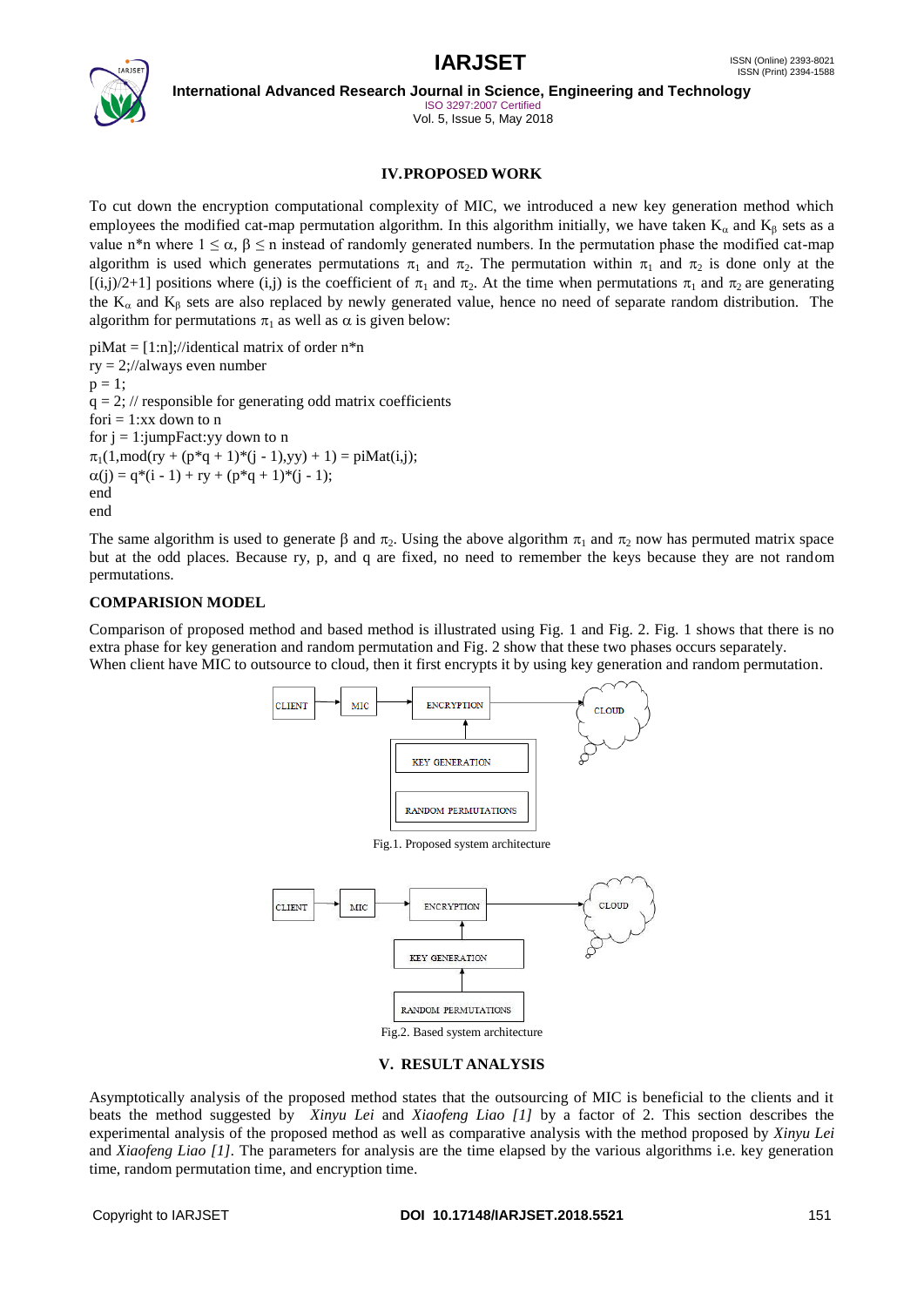

ISO 3297:2007 Certified Vol. 5, Issue 5, May 2018

*A. Key generation and random permutation:*In the base method [1], they uses two different algorithms for key generation and random permutation, and their experimental running complexities are  $O(n)$  and  $O(n^2)$  respectively. Hence the combined running complexity of both the algorithm for base method can never be less than  $O(n^2)$ . Instead of using two different algorithms for key generation and random permutation, we combined these two into a single. Also while permuting the  $\pi_1$  and  $\pi_2$ , at the same time we are generating key sets  $K_\alpha$  and  $K_\beta$ . Therefore, the combined running complexity of both the algorithm can never be more than  $O(n^{1.75})$  because the dominating complexity is because of random permutation which is  $O(n^{1.75})$  at most. By cutting half of the permutation computation we are able to cut the execution complexity by a factor of 2, and it approximates the remained complexity 1.75. Summing all this, the proposed method beats the based [1] method

*B. Encryption:* Encryption of the MIC using previously generated key sets over the same environment for both base [1] and proposed method is analyzed in this section. This phase is totally depends on the dominating function of the random permutation. Therefore, the execution complexity for base method encryption cannot be less than the  $O(n^2)$ . The running time complexity of encryption process for the presented method cannot be greater than  $\theta(n^{1.75})$ , this is because the highest order term of the permutation is 1.75.

In this way, the experimental analysis estimates that the overall encryption time including key generation, permutation, and encryption process in the proposed method is less than that of the base [1] method. Table1 shows the asymptotic complexities for proposed and base method. Table II.shows the actual experimented complexities for proposed and base method when matrix size is 256\*256. Table III. shows the actual experimented complexities for proposed and base method when matrix size is 512\*512. Table IVshows the actual experimented complexities for proposed and base method when matrix size is 1024\*1024.

|                        | Key generation<br>$&$ permutation | Encryption         | Total<br>execution |
|------------------------|-----------------------------------|--------------------|--------------------|
|                        |                                   |                    | time               |
| Modified<br>cat-map    | $O(n^{1.75})$                     | $\theta(n^{1.75})$ | $\theta(n^{1.75})$ |
| <b>Based</b><br>method | $O(n^2)$                          | $O(n^2)$           | $O(n^2)$           |

Table I.

|                             | Base   | Proposed |
|-----------------------------|--------|----------|
| Key generation&             | 0.398  | 0.0142   |
| permutation                 |        |          |
| Encryption                  | 0.0805 | 0.599    |
| <b>Total Execution Time</b> | 1.3286 | 0.8236   |
|                             |        |          |

Table III. Execution Complexities for Matrix Order 512\*512

|                                | Base   | Proposed |
|--------------------------------|--------|----------|
| Key generation&<br>permutation | 0.0115 | 0.094    |
| Encryption                     | 0.6612 | 0.4599   |
| <b>Total Execution Time</b>    | 8.4721 | 5.1365   |

Table IV. Execution Complexities for Matrix Order 1024\*1024

|                                 | Base    | Proposed |
|---------------------------------|---------|----------|
| Key generation &<br>permutation | 0.0117  | 0.095    |
| Encryption                      | 6.9859  | 4.3378   |
| <b>Total Execution Time</b>     | 58.0723 | 35.1136  |

The complexity comparison table I shows that the proposed model is asymptotically outperform the base [1] method. And the complexity comparison table II, table III, table IV shows that the proposed model is experimentally outperform the base [1] method. The overall execution complexity for all size of matrices can be formulized as follows: